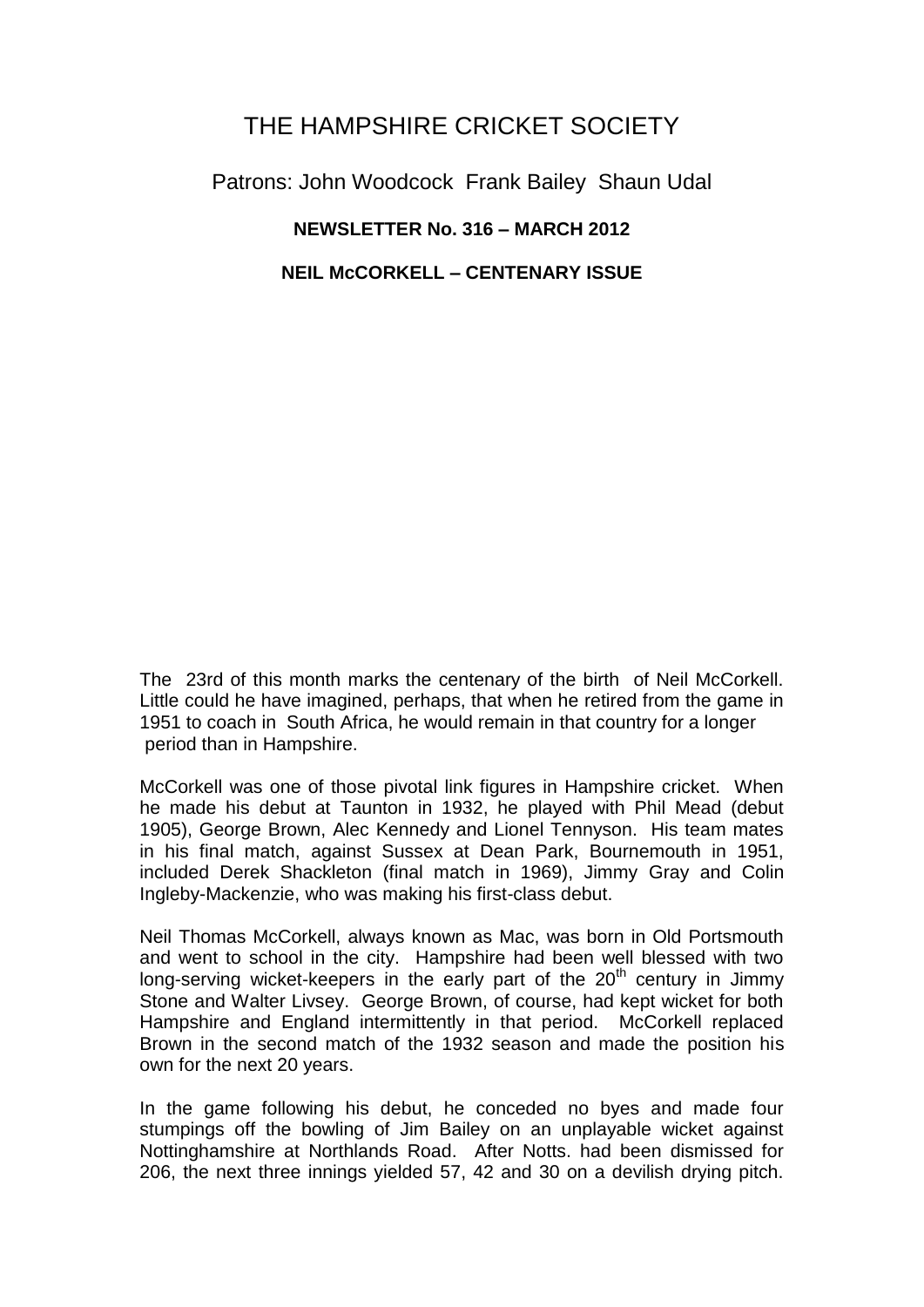Bailey took seven for seven in the Notts. second innings, yet finished on the losing side! It must have been a startling experience for the fledgling 20 year old wicket-keeper.

He went on to record 71 dismissals, including a scarcely believable career best 33 stumpings during the summer. His ability behind the stumps was rewarded with selection for the Players against the Gentlemen in the end of season Folkestone Festival.

He was also awarded his County Cap in his debut year, a very rare achievement for a player who had come through the ranks. Somewhat surprisingly, he with Mike Barnard and Jon Ayling are the only Portsmouth born players to be capped in the last 80 years. The latter two both attended Portsmouth Grammar School. Neil McCorkell was educated in the state school system. Interestingly, it was McCorkell who "discovered" Barnard in Easter coaching sessions in the city.

His batting remained a work in progress for his first three seasons. In 1935, mindful of his sound technique and defensive prowess, and in the absence of George Brown (retired) and Dick Moore (ill for virtually the whole season with scarlet fever), Hampshire promoted him to open the innings with John Arnold. The move was a spectacular success. He scored 1,319 runs which included his first three centuries. His two inaugural hundreds were in consecutive matches against Lancashire, who were the reigning county champions. First, he scored a marathon, match saving 150 in 365 minutes at Southampton. He played a lone hand before being ninth out. The next highest innings was Sam Pothecary's 52. Two days later, at Liverpool, he was dismissed for a duck. However, as Hampshire followed on later in the day, he again batted heroically as he amassed 154 not out in 330 minutes.

These two innings elevated him onto the England selectors' radar screen. With Leslie Ames beginning to suffer from back trouble in the following season, he was undoubtedly in the frame for the tour of Australia in 1936-37. He was selected for the Players-Gentlemen fixture at Lord's in the preceding summer, where he effected a stumping off Hedley Verity. Sir Pelham Warner wrote 'that he did all that was asked of him'. Wisden also commented that he kept 'smartly'. However, Ames recovered and the reserve wicket-keeping berth for the tour was given to the more experienced and extrovert George Duckworth. In the event, the latter, who was 11 years older, scored only 46 runs in seven matches. McCorkell surely would have been more productive.

His only overseas tour was in the following winter, when he accompanied his former captain, Lionel Tennyson, on the latter's tour to India. As with virtually every other member of the touring party, he succumbed to dysentery and was rarely at his best. Crucially McCorkell's rival for the wicket-keeper's place, Paul Gibb, then an amateur, received the nod in four of the five unofficial tests and was, effectively, to deprive him of future test consideration.

Neil McCorkell continued to serve Hampshire faithfully. He passed one thousand runs in a season in each year from 1935-1939 and kept wicket in his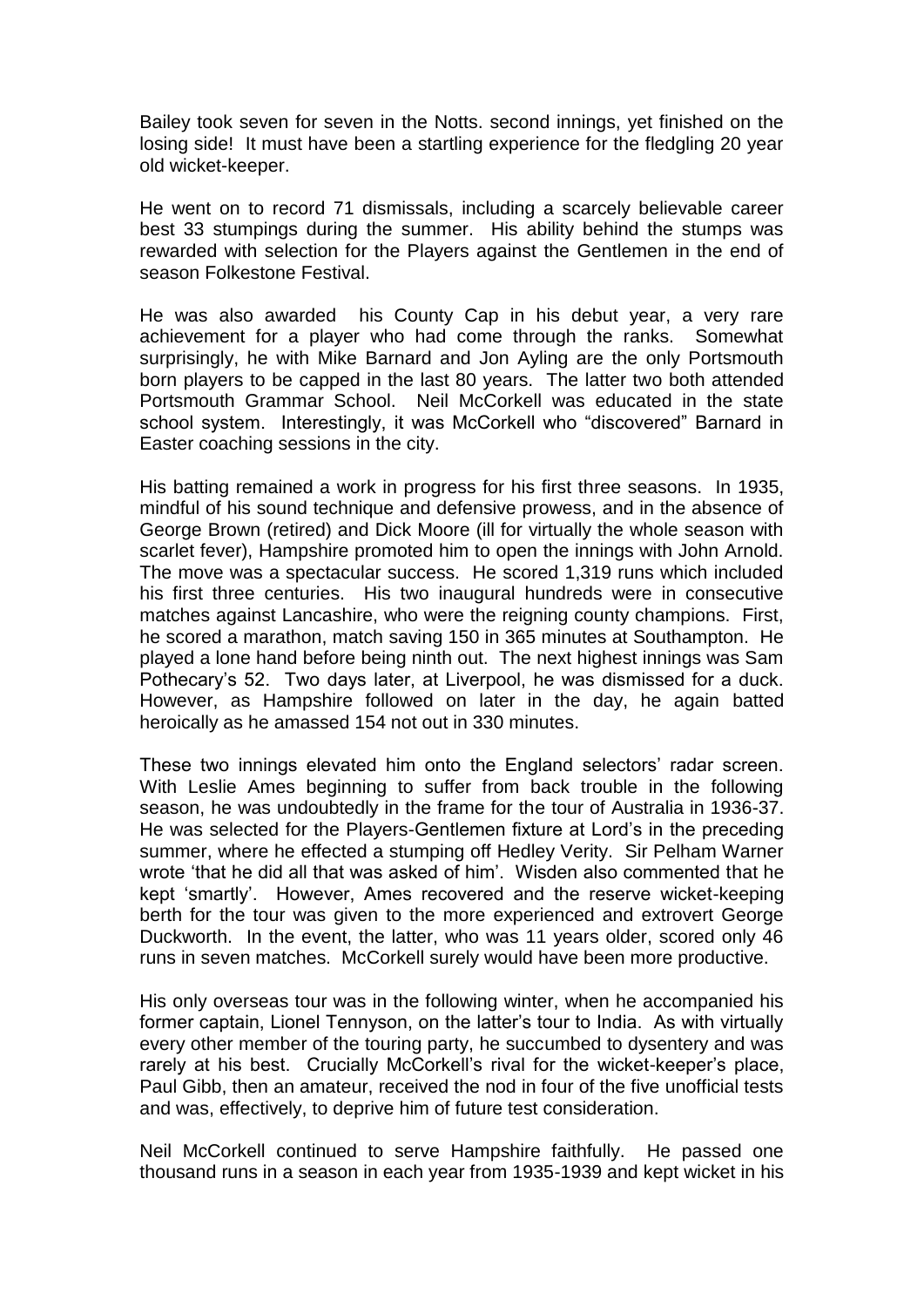normal efficient manner. During the war he served in the Royal Navy, the only Hampshire player to do so, and was then on permanent nightshift on the Spitfire production line.

By the time play resumed in 1946 he was 34 years old and had lost six years when he should have been at his peak. For his remaining time with Hampshire, his fortunes oscillated. In the dismally wet season of 1946 he was mired in his blocks and struggled for form throughout the season. A hand injury curtailed his appearances two years later. In 1950 he started brightly but then faded. In the two dry, sunny summers of 1947 and 1949 he probably batted better than at any time in his career. In the first of those years he recorded a season's best average of 40 in scoring 1,665 runs and in the latter he amassed his best aggregate of 1,870 runs. However, in 1949 his form behind the stumps began to suffer and Hampshire tried three other men; Ralph Prouton, David Blake and Leo Harrison, though he retained his place as a batsman.

In his last season in 1951 he again passed the one thousand run landmark and made his highest score of 203 at Gloucester.

And so, how is Neil McCorkell remembered? He was small in stature. Alan Rayment has commented that he was a model professional and totally respected by his peers. He was a quiet man but in his last season, he opened up to tell a fund of stories. He was a sound right hand opening batsman who gradually expanded his range of strokes. He was particularly effective square of both sides of the wicket off the back foot. He square cut and pulled prosperously. He also drove soundly. He played the ball against the spinners very late. Rayment remembers a master-class on a turning wicket against Tom Goddard and Sam Cook at Bournemouth. Like two other contemporary Hampshire wicket-keepers – Adi Aymes and Nick Pothas, he sold his wicket dearly. In 303 matches for Hampshire he scored 15,833 runs, average 25.87, including 17 centuries and 76 fifties. His total of centuries has only been equalled by Pothas among Hampshire wicket-keepers.

A natural athlete he was an unobtrusive, unfussy wicket-keeper. His powers of concentration were exemplified by his not conceding a bye as Leicestershire ran up 535 for eight off 973 balls at Aylestone Road, Leicester, in 1938. For good measure, he also scored a hundred runs ( 53 and 47) in the same match. He dismissed 690 batsmen (514 catches; 176 stumpings) in his Hampshire career.

Neil McCorkell was a committed family man. His son Dennis was on the Hampshire staff before undertaking National Service. He left to coach at Parktown Boys' High School in Johannesburg immediately after his departure from the County. When he arrived in that country, two of his rival coaches at other schools were Alec Kennedy and Jack Newman.

Neil McCorkell holds a special place in the hearts of those who watched Hampshire cricket immediately after the Second World War and all the County's followers will undoubtedly extend their best wishes for a happy